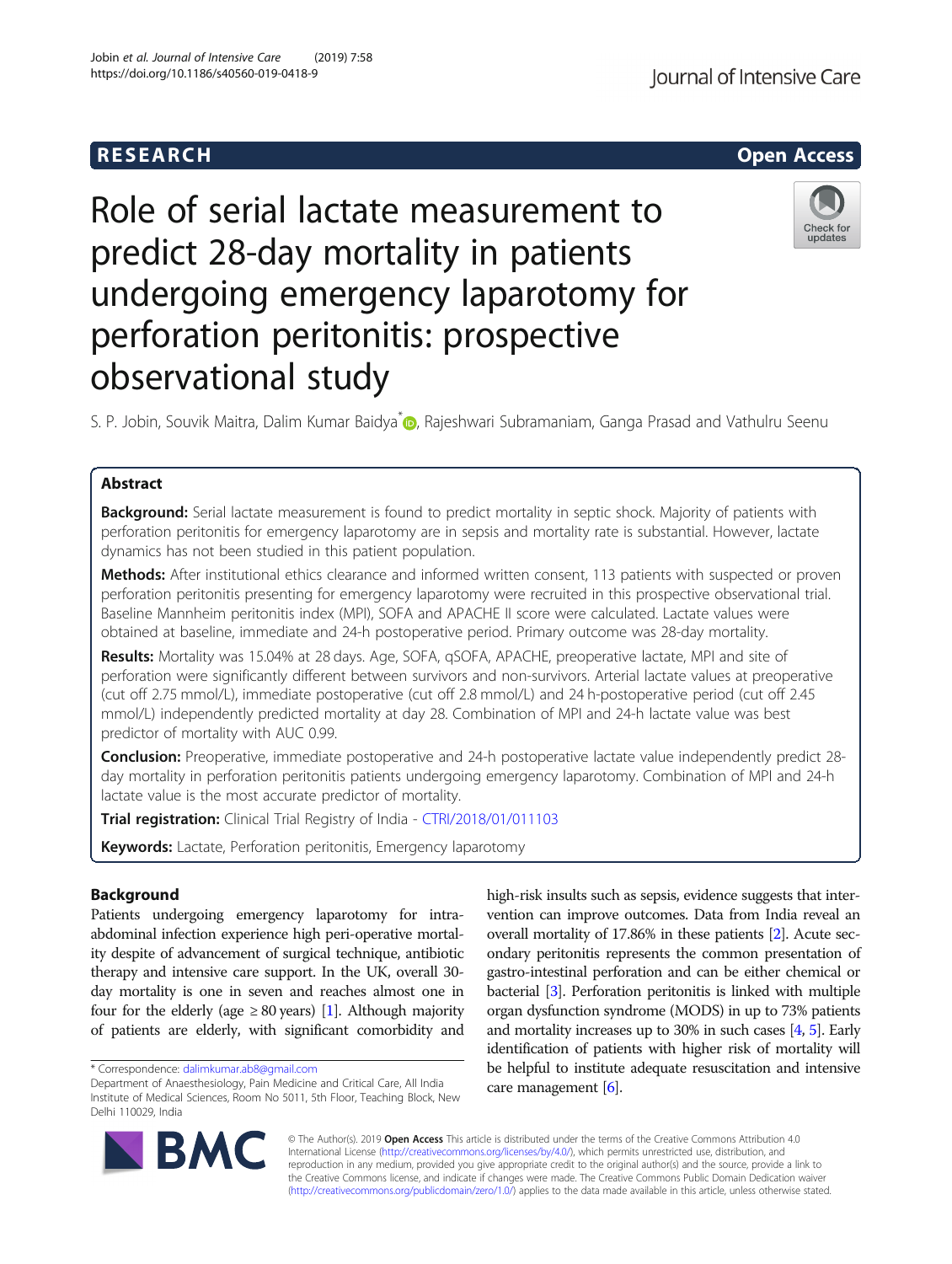Serum lactate has been studied for its diagnostic and prognostic utility even at early phases of sepsis in critically ill patients. A lactate value > 4 mmol/L in sepsis or septic shock indicates the need for aggressive resuscitation [[7](#page-6-0)]. A prospective observational study conducted in 94 patients in surgical intensive care unit (ICU) admitted with severe sepsis or septic shock found that lactate clearance both at 6 h and 24 h were higher in survivors than in non survivors. Twenty-four-hour lactate clearance was the best independent predictor of 28-day mortality in such patients [[8\]](#page-6-0). Another retrospective study reported that baseline lactate of 2.5 mmol/l or more was a predictor of 28-day mortality in patients with sepsis or septic shock [[9\]](#page-6-0).

However, prognostic utility of serial measurement of lactate value has not been specifically studied the subset of sepsis population who present with secondary peritonitis undergoing emergency laparotomy [\[10](#page-6-0)]. Therefore, we planned this prospective observational study to identify the usefulness of preoperative baseline lactate and serial measurement of lactate till 24 h in the setting of patients undergoing emergency laparotomy for suspected or proven perforation peritonitis. We hypothesised that serial lactate value up to 24 h will be able to predict 28-day mortality in this group of patients.

## Methods

After obtaining institute ethics committee approval and written informed consent from participants or their legally acceptable representatives,  $n = 113$  patients were recruited in this prospective observational study between January 2018 and August 2019. The study was registered in the National Clinical Trial Registry of India ([www.ctri.](http://www.ctri.nic.in) [nic.in](http://www.ctri.nic.in) CTRI/2018/01/011103). Adult patients of either sex aged between 18 and 65 years and American Society of Anaesthesiologists Physical Status (ASA PS) I or II, with proven or clinically suspected peritonitis undergoing emergency laparotomy under general anaesthesia were recruited in this study. Patients or relatives who refused to provide consent, had underwent prior exploratory laparotomy in the current hospitalisation period, had history of ICU stay in last 6 months, had preexisting significant cardiac, renal and hepatic diseases, chronic alcohol intake and intra-operative massive blood loss or massive transfusion were excluded.

A detailed history of the patient's current illness, previous history of surgery, drug allergy, other comorbid illnesses (if present, treatment they are taking and the severity of the comorbidity) were recorded along with baseline vitals. Airway examination and systematic examination of the patient during the preanesthetic evaluation of the patient were carried out. Preoperative investigations including complete hemogram, serum electrolytes, renal function test and coagulation parameters were recorded as per standard Institute protocol. Mannheim Peritonitis Index (MPI) [\[11](#page-6-0)], Sequential Organ Failure Assessment score (SOFA) and Acute Physiology And Chronic Health Evaluation II (APA-CHE II) were calculated for each patients. Intra-operative monitoring consisted of electrocardiogram (ECG), oxyhemoglobin saturation (SpO<sub>2</sub>), capnogram (EtCO<sub>2</sub>), noninvasive and invasive blood pressure (IBP) and temperature. Under local anaesthesia, radial artery was cannulated, and preoperative arterial blood gas analysis (Stat Profile® pHOx® Ultra by Nova Biomedical) was done to establish preoperative baseline lactate.

The standard anaesthesia management protocol was followed. General anaesthesia was induced with fentanyl 2 mcg/kg, induction agent (propofol 2–3 mg/kg or ketamine 2 mg/kg or etomidate 0.3 mg/kg) and muscle relaxant (atracurium 0.5 mg/kg or rocuronium 0.9 mg/kg or succinylcholine 2 mg/kg). Volume control ventilation (tidal volume of 6–8 ml/kg, frequency 12–14/min and positive end-expiratory pressure  $5-8$  cm  $H_2O$ ) was used targeting  $EtCO<sub>2</sub>$  of 35–40 mmHg.

Anaesthesia was maintained with isoflurane (end tidal concentration 1–1.2%) in  $O_2$  and air with FiO<sub>2</sub> of 0.5 and intermittent fentanyl 0.5–1 μg/kg. Central venous catheter (CVC) was inserted in patients who required vasopressor support for the maintenance of the mean arterial blood pressure (MAP) > 65 mmHg or who were planned for parenteral nutrition in advance.

Patients who were hemodynamically stable and able to maintain normoxia and normocarbia on spontaneous breathing were extubated and transferred to the Post Anaesthesia Care Unit (PACU) and received oxygen by facemask @ 5 L/min. Patients who required postoperative ventilatory support or vasopressor support were managed in the ICU or high dependency unit (HDU) as per standard protocol of the institute. Balanced salt solution was used for fluid resuscitation, and noradrenaline was the vasopressor of choice whenever required in the intraoperative and postoperative period. Fluid and vasopressor management was guided by invasive arterial, central venous pressure, blood gas with lactate and point of care ultrasound monitoring. Broad spectrum antibiotics were initiated at presentation as per institute protocol and appropriate cultures (blood, urine, abdominal fluid and tracheal aspirate whenever suitable) were sent.

## Data collection

At the time of preoperative evaluation, Sequential Organ Failure Assessment score (SOFA), quick-SOFA (qSOFA) and Acute Physiology and Chronic Health Evaluation II (APACHE II) were calculated. After surgery, Mannheim Peritonitis Index (MPI) was also calculated. Arterial lactate and  $ScVO<sub>2</sub>$  (when CVC was in-situ) values were obtained preoperatively, after surgery and at 24 h after surgery.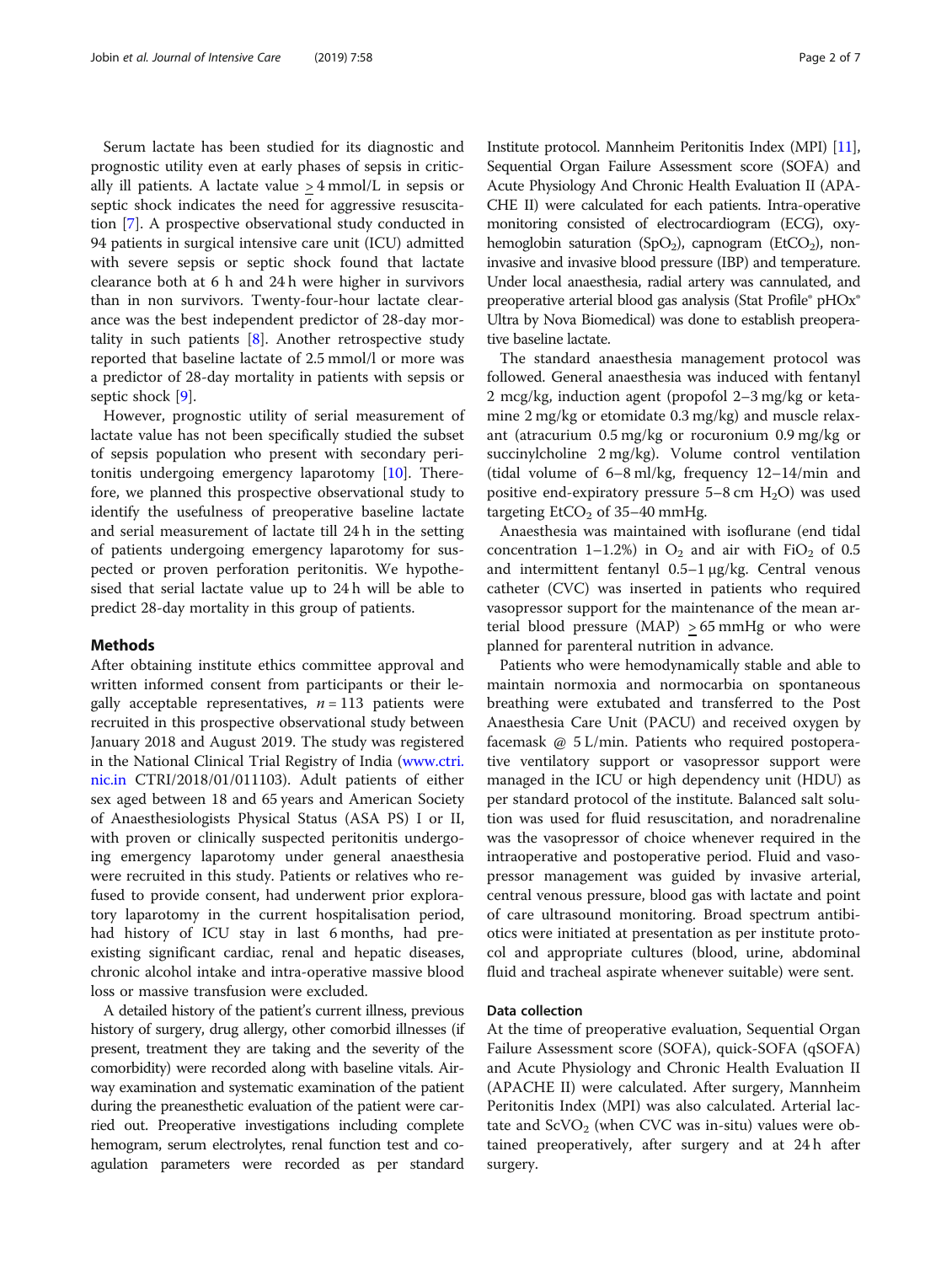<span id="page-2-0"></span>Patients were followed up daily till 28 days or death or discharge from the hospital, whichever was earlier. Following parameters were collected daily for all patients: urine output, serum creatinine, requirement of renal replacement therapy, development of acute respiratory failure, need for mechanical ventilation, vasopressor requirement, type of nutritional support, length of postoperative ICU stay and length of postoperative hospital stay.

Renal failure was defined as per Kidney Disease Improving Global Outcome (KDIGO) criteria [\[12\]](#page-6-0). Circulatory failure was defined as the inability to maintain mean arterial pressure more than 65 mmHg without vasopressor support. Respiratory failure was defined as the  $PaO<sub>2</sub>/FiO<sub>2</sub>$ < 300 and/or the requirement of non-invasive/mechanical ventilation to maintain oxygenation.

## Sample size calculation and statistical analysis

Approximately 10–12 patients undergo emergency laparotomy for perforation peritonitis in our hospital each month. Considering a study period of 15–18 months, we assumed that around 180 patients would be operated in this period. A previous observational study from India reported that mortality in such patients is 17.8% [\[2\]](#page-5-0). Considering a finite population of 180, hypothesised % of 28-day mortality in that population is  $17.8\% \pm 5$  and a confidence interval of 95%, at least 101 patients was required in this study [\[13\]](#page-6-0). With an expected dropout of 10%,  $n = 113$  patients were recruited.

All collected data were tabulated in the Microsoft Excel™ [Microsoft Corp., Redmond, WA] Data were presented as median and inter-quartile range (IQR) for continuous variables and as absolute numbers or percentages for categorical variables (sex, ASA PS etc.). Non-parametric and categorical variables were compared between survivors and non-survivors by Mann-Whitney  $U$  test, and binary variables were compared by Fisher exact test. Receiveroperating characteristic (ROC) curves were constructed for all baseline scores (such as SOFA, qSOFA and MPI), lactate levels at all study points (preoperative, at the end of surgery and at 24 h) and lactate clearance (lactate clearance at the end of surgery and 24 h) as predictors of 28 day mortality, and best cut off values were obtained from Youden's index  $(=$  sensitivity + specificity- 1,  $)[14]$  $)[14]$  $)[14]$ . Area under the ROC curves with 95% confidence interval (95% CI) were reported for all variables.

Joint predictive ability of MPI and lactate clearance for 28-day mortality was tested by generalised linear model of binomial family, and the best model was chosen by lowest Akaike information criteria (AIC). Model fit was checked by Hosmer-Lemeshow goodness-of-fit statistics.

As a complementary method of logistic regression, a decision tree model was constructed by recursive partitioning method to identify most important variables to predict 28-day mortality. All analyses were conducted in R with pROC, Epi & rpart packages (R version 3.6.1, R Development Core Team, 2010; R Foundation for Statistical Computing, Vienna, Austria).

# Results

In this prospective study,  $n = 113$  patients were recruited with a median (IQR) age of 32 (23, 48) years and 73 were male (64.6%). One hundred and two patients were ASA PS I and rest of them were ASA II. Within the follow-up period of 28 days, 17 patients [proportion (95% CI) 15.04 (9.6–22.8)] died. Median (IQR) length of hospital stay was 8 (6, 15) days and

Table 1 Baseline demographics and disease severity predicting scores in all patients [Data presented as median (IQR) or proportion, as applicable]

| Parameters                               | All patients ( $n = 113$ ) | Survivors ( $n = 96$ ) | Non survivors ( $n = 17$ ) | Significance  |
|------------------------------------------|----------------------------|------------------------|----------------------------|---------------|
| Age (years)                              | 32 (23, 48)                | 22 (19, 30.5)          | 49 (28, 58)                | $p = 0.021$   |
| Gender (male/female)                     | 73/40                      | 61/35                  | 12/5                       | $p = 0.784$   |
| SOFA                                     | 1(1, 2)                    | 1(1, 1)                | 2(1, 3)                    | $p = 0.004$   |
| <b>APACHE II</b>                         | 3(2, 4)                    | 2(1, 3)                | 6(5, 6)                    | p < 0.0001    |
| qSOFA                                    | 1(0, 1)                    | 1(1, 1)                | 1(1, 1)                    | $p = 0.00$    |
| <b>MPI</b>                               | 11(10, 16)                 | 11(9, 15)              | 17(16, 22)                 | $p = 0.00017$ |
| ASA PS (I/II)                            | 102/11                     | 92/4                   | 10/7                       | $p = 0.00$    |
| Preoperative lactate (mmol/l)            | 1.6(0.9, 2.5)              | 1.35(0.9, 2.1)         | 3.7(2.8, 4.2)              | p < 0.0001    |
| Preoperative ScVO <sub>2</sub>           | 78 (65.25, 86.5)           | 82 (70.3, 87.6)        | 68 (64.7, 80.4)            | $p = 0.086$   |
| Site of perforation (A/B/C/D)            | 8/59/31/15                 | 8/44/30/14             | 0/15/1/1                   | $p = 0.016$   |
| AKI (yes/no)                             | 7/106                      | 2/94                   | 5/12                       | $p = 0.001$   |
| Need for vasopressor support (yes/no)    | 32/81                      | 15/81                  | 17/0                       | p < 0.001     |
| Need for mechanical ventilation (yes/no) | 34/79                      | 17/79                  | 17/0                       | p < 0.001     |

IQR interquartile range, SOFA Sequential Organ Failure Assessment score, APACHE II Acute Physiologic Assessment and Chronic Health Evaluation II, qSOFA Quick Sequential Organ Failure Assessment Score, MPI Mannheim Peritonitis Index, ASA PS American Society of Anesthesiologist Physical Status, ScVO<sub>2</sub> Superior venacaval oxygen saturation, A stomach, B small intestine, C caecum with appendix, D colon, rectum and anal canal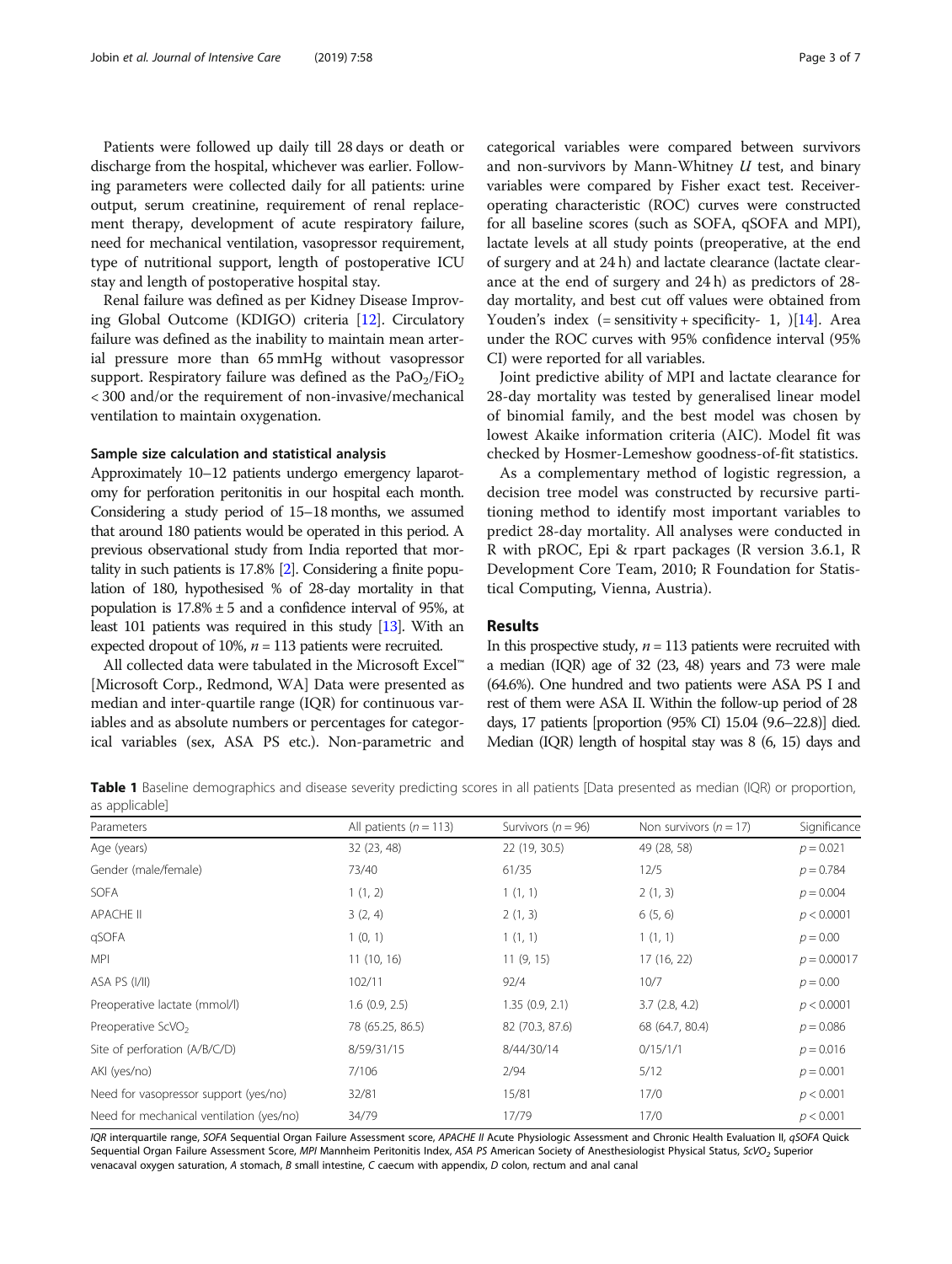

median (IQR) length of ICU stay was 0 (0, 2) days. All the baseline demographics of survivors ( $n = 96$ ) and non survivors  $(n = 17)$  are listed in Table [1.](#page-2-0) Incidence [proportion (95% CI)] of acute kidney injury, need for vasopressor requirement and need for mechanical ventilation were [6.1% (2.9, 12.0)], [27.4% (20.3, 6.3)] and [30.1% (22.4–39.1)] respectively.

.Non-survivors at 28 days were older [median (IQR) 49 years (28, 58) versus 22 years (19, 30.5);  $p = 0.021$ , had a longer ICU stay [median (IQR)] 6 (4, 9) days versus 0 (0, 1) days,  $p < 0.0001$  but similar length of hospital stay [median (IQR)] 7 (5, 10) days versus 9 (6, 15) days,  $p = 0.195$ ]. Preoperative SOFA score [median (IQR) 2 (1, 3) versus 1 (1, 2); p = 0.004], quick- SOFA score [median (IQR) 1 (1, 2) versus 1 (1, 1);  $p < 0.0001$ , APACHE II score [median (IQR)] 6 (5, 6) versus 2 (1, 3);  $p < 0.0001$ ] and MPI score [median (IQR) 17 (16, 22) versus 11 (9, 15);  $p = 0.00017$ ] were higher in non-survivors than survivors.

Preoperative [median (IQR) 3.7 (2.8, 4.2) mmol/l versus 1.35 (0.9, 2.1) mmol/l;  $p < 0.0001$ ], postoperative [median (IQR) 3.6 (3.1, 4.2) mmol/l versus 1.4 (1, 2.2) mmol/l;  $p < 0.0001$ ] and 24-h postoperative arterial lactate [median (IQR) 4.2 (3.7, 4.9) mmol/l versus 1.15 (0.9, 1.4) mmol/l;  $p < 0.0001$ ] were higher in non survivors than survivors.

Receiver-operating characteristic (ROC) curves were constructed for preoperative lactate level, immediate postoperative lactate level, 24-h postoperative lactate level (Fig. 1) to predict 28-day mortality. The AUROC (95% CI) to predict 28-day mortality along with best cut off value and sensitivity and specificity for preoperative lactate, postoperative lactate, 24-h lactate are presented in Table 2.

The AUROC (95% CI) for MPI to predict 28-day mortality was 0.784 (0.637–0.931) and for APACHE II, it was 0.846 (0.743–0.948) (Table [3](#page-4-0)).

A stepwise binary logistic regression model was consctructed with all variables associated with mortality at  $p <$ 0.05 and model with lowest Akaike information criteria (AIC) was selected. Stepwise regression revealed that a model consisting of MPI and 24-h post surgical lactate level was found to be the best predictor of 28-day mortality (Table [4](#page-4-0)).

We also used recursive partitioning and constructed decision tree to find out most informative predictor of 28-day mortality and found that 24-h lactate (at a cut off 2.5 mmol/l) was the most informative variable followed by MPI (cut off [2](#page-5-0)1) [Fig.  $2$ ].

# **Discussion**

In this prospective observational study, preoperative, postoperative and 24-h postoperative arterial lactate were good predictors of 28-day mortality in patients undergoing emergency laparotomy for perforation peritonitis.

Lactic acid is an intermediate of carbohydrates and nonessential amino-acid metabolism, and its blood level is the net difference between its production and clearance. Lactic acid through Pasteur effect provides major energy [\[15](#page-6-0), [16](#page-6-0)] to survive hypoxia. Lactate is produced in excess as a response to inflammatory mediators, as in peritonitis. Moreover, reduced lactate clearance may occur due to microcirculatory disarray, which could affect oxygen utilisation by mitochondria at the tissue level [\[17\]](#page-6-0) and due to deranged renal function from sepsis or hypovolemia. Reversal of organ dysfunction in septic patients has been suggested to be part of a protective regulatory process, which induces a temporary hypometabolic state

Table 2 Prognostic performance of arterial lactate to predict 28-day mortality

| AUROC (95% CI)         | Best cut off (mol/L) | Specificity | Sensitivity |
|------------------------|----------------------|-------------|-------------|
| $0.865(0.753 - 0.977)$ | 2.75                 | 89.58%      | 76.47%      |
| $0.884(0.770 - 0.998)$ | 2.8                  | 89.58%      | 82.35%      |
| $0.975(0.935 - 1.000)$ | 2.45                 | 97.92%      | 94.11%      |
|                        |                      |             |             |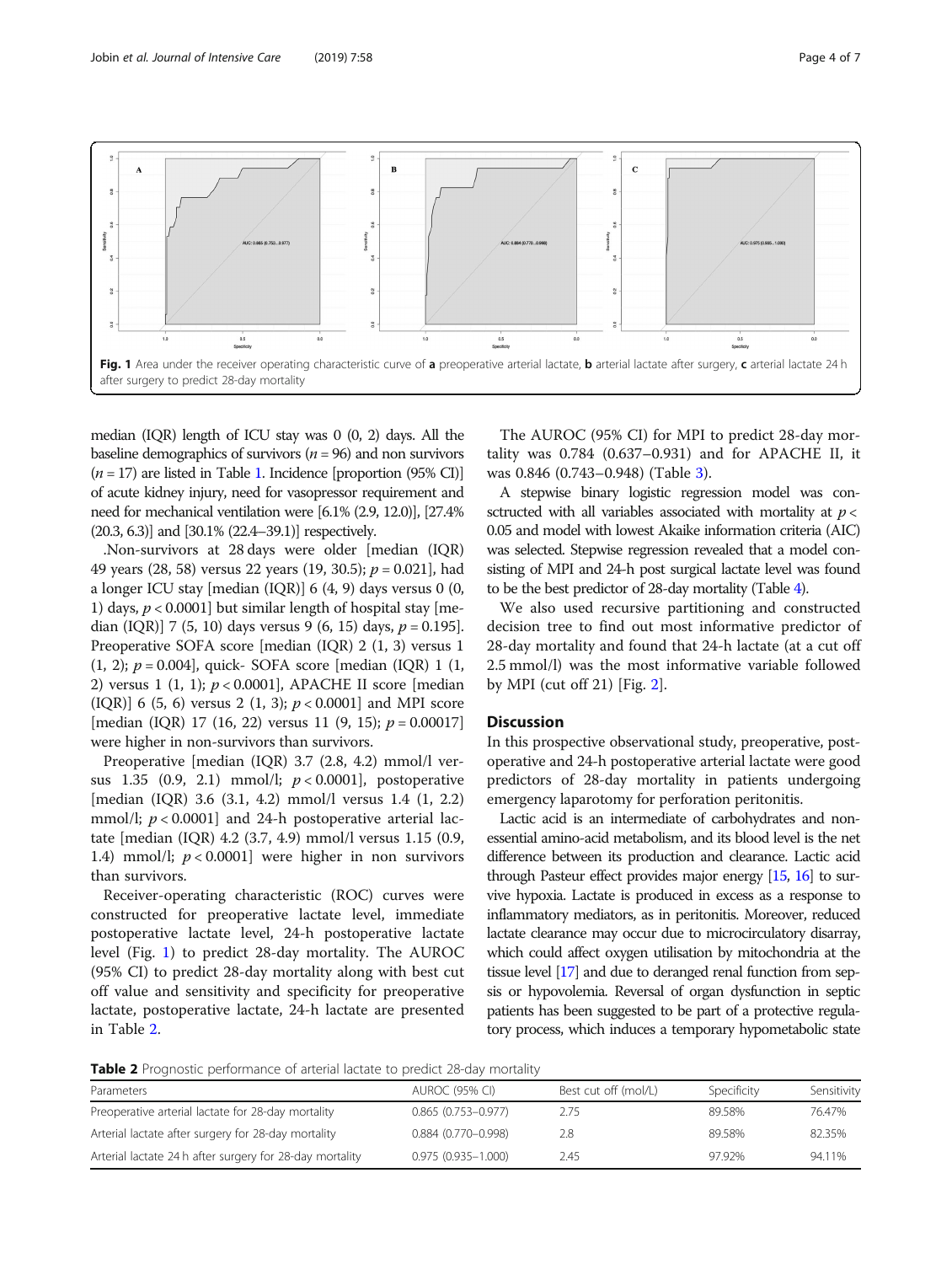| Parameters                              | AUROC (95% CI)         | Best cut off | Specificity | Sensitivity |
|-----------------------------------------|------------------------|--------------|-------------|-------------|
| MPI for 28-day mortality                | $0.784(0.637 - 0.931)$ | > 16         | 88.54%      | 70.59%      |
| Preoperative SOFA for 28-day mortality  | $0.698(0.550 - 0.845)$ |              | 94.79%      | 41.18%      |
| Preoperative gSOFA for 28-day mortality | $0.758(0.632 - 0.885)$ |              | 100%        | 47.05%      |
| APACHE II for 28-day mortality          | $0.846$ (0.743-0.948)  |              | 87.50%      | 76.47%      |

<span id="page-4-0"></span>Table 3 Prognostic performance of various disease severity scores to predict 28-day mortality

AUROC Area Under Receiver-Operating Characteristic Curve, APACHE II Acute Physiologic Assessment and Chronic Health Evaluation II, qSOFA Quick Sequential Organ Failure Assessment score, MPI Mannheim Peritonitis Index

resembling hibernation that may protect the cells from dying and allow the possibility of functional recovery [\[18](#page-6-0)].

Both a single value of serum lactate and lactate clearance have been evaluated in various clinical scenarios as a prognostic marker. On analysis of the data from 28,150 patients using Surviving Sepsis Campaign database, an elevated serum lactate above 4 mmol/l with hypotension was found to be associated with mortality [\[19\]](#page-6-0). Another recent retrospective study on 2192 ICU patients with admission lactate more than 2.0 mmol/L, 24 h lactate clearance < 19% was associated with both increased in-hospital and long-term mortality, even after adjustment for APACHE II, need for catecholamines and intubation [\[20](#page-6-0)]. Lactate clearance at 6 h after admission in intensive care unit, was also found to be a predictor of mortality [\[21](#page-6-0)]. Similar findings were reported from a study conducted in patients admitted to surgical ICU also [[22](#page-6-0)–[24](#page-6-0)]. Higher lactate level was also associated with increased mortality and longer length of hospital stay in trauma patients [\[25\]](#page-6-0).

However, lactate and lactate clearance at 24 h have been used to predict mortality predominantly in critically ill patients and not in surgical population [[19](#page-6-0)–[21\]](#page-6-0). For optimal prediction of prognosis by lactate clearance, one need to perform lactate value ideally every 1–2 hourly [\[26](#page-6-0)] or at least six times per day [\[20](#page-6-0)], which may not be feasible always. Moreover, the term lactate clearance may not be appropriate as it may sometimes reflect less overproduction and not elimination [\[26\]](#page-6-0). Therefore, preoperative, immediate postoperative and 24-h lactate value may be considered sufficient for predicting outcome, and use of lactate clearance can be avoided.

In the current study, 24-h postoperative lactate was the best predictor followed by preoperative and postoperative lactate values. So, 24-h postoperative lactate can be considered most important lactate value to predict mortality. It is important to note that by 24 h, patients were adequately resuscitated, appropriate antimicrobials started and adequate source control (laparotomy) was

performed. So even after achieving these goals, hyperlactatemia remains a predictor of poor outcome.

However, initial resuscitation before and after surgery should be guided by baseline and subsequent lactate value, and persistent hyperlactatemia after resuscitation and surgery is predictor of poor outcome.

A single prospective study reported that though MPI was a predictor of mortality in perforation peritonitis patients, baseline hyperlactatemia was not a predictor [\[2](#page-5-0)]. However, with best of our knowledge, prognostic utility of serial lactate measurement in patients with perforation peritonitis has not been evaluated previously [\[10\]](#page-6-0).

In our study MPI, preoperative lactate, intraoperative lactate and lactate 24 h after surgery are found to be independent predictors of mortality.

However, MPI needs intraoperative findings for calculation [[11\]](#page-6-0) which limits its use in preoperative assessment despite being easy to calculate. Addition of baseline serum lactate, 24-h postoperative lactate and 24-h lactate clearance with MPI score significantly increased its predictive accuracy for 28-day mortality, and MPI with 24-h lactate has an AUROC of 0.99. We, therefore, suggest the use of easily available lactate along with MPI score to predict severity of illness in peritonitis and thereby guiding intervention to improve patient outcome.

Most important strenght is that we have evaluated importance of serial lactate measurement along with other disease severity scores in patients with perforation peritonitis undergoing emergency laparotomy. However, our study has several limitations also. First, we recruited relatively small number of patients, and it was conducted in a single tertiary care center. Second, we could not validate our findings in an external cohort. Third, for optimal prediction of prognosis by lactate clearance, serial measurement of lactate should have been performed

**Table 4** Prognostic performance of binary logistic regression models to predict 28 day mortality

| Parameters                 | AUROC (95% CI)      | Hosmer-Lemeshow goodness-of-fit | AIC   |
|----------------------------|---------------------|---------------------------------|-------|
| MPI + preoperative lactate | $0.91(0.85 - 0.98)$ | $X^2 = 4.20$<br>$p = 0.84$      | 66.98 |
| $MPI + 24-h$ lactate       | $0.99(0.98 - 1.00)$ | $X^2 = 4.25$<br>$p = 0.8$       | 25.54 |

MPI Mannheim Peritonitis Index, AUROC Area Under Receiver Operating Characteristics Curve, 95% CI 95% confidence interval, AIC Akaike information criteria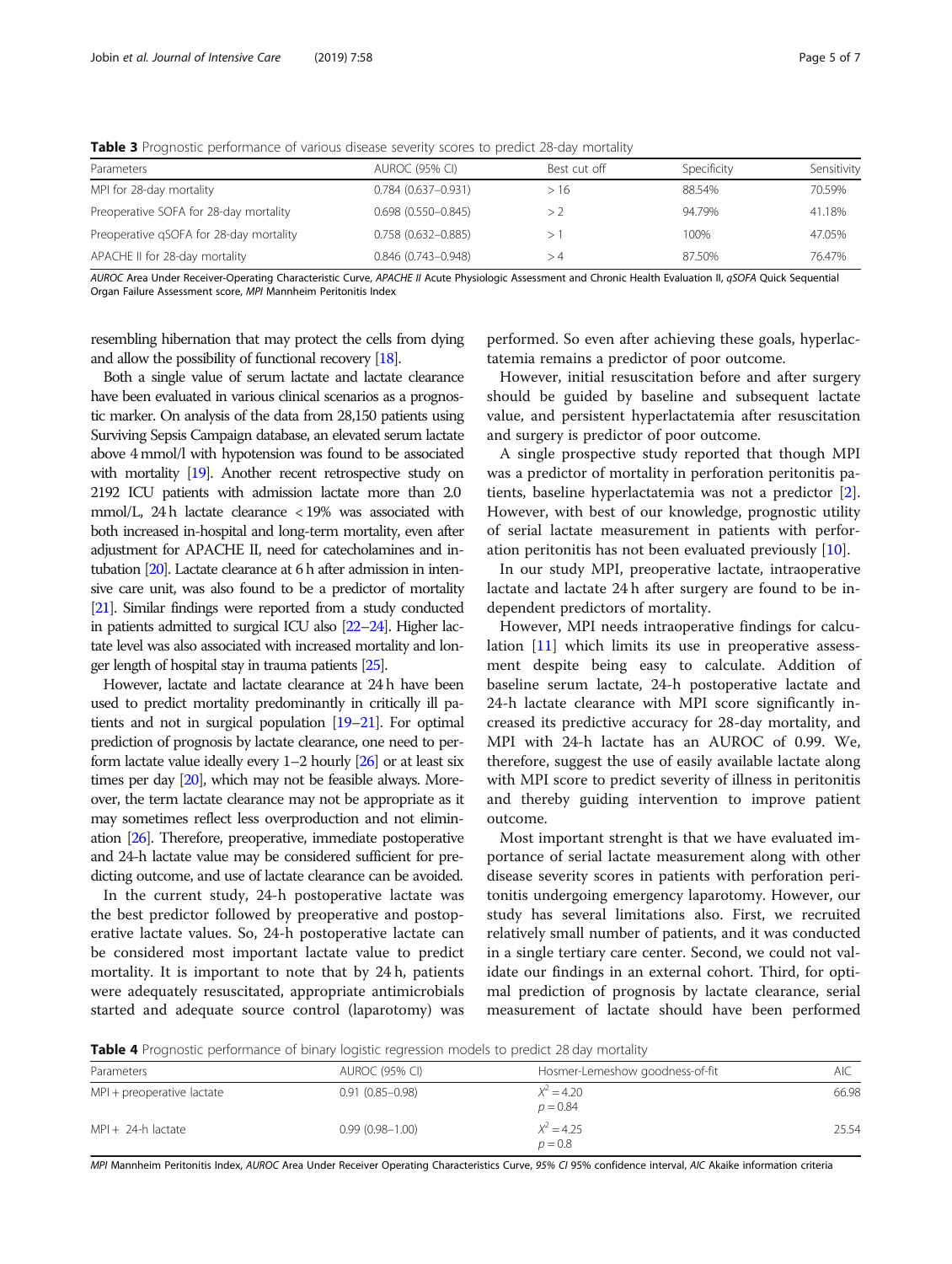

<span id="page-5-0"></span>

every  $1-2$  hourly  $\lfloor 26 \rfloor$  or at least six times per day  $\lfloor 20 \rfloor$  $\lfloor 20 \rfloor$  $\lfloor 20 \rfloor$ and we did not perform lactate so frequently.

# Conclusion

To conclude, preoperative, immediate postoperative and 24-h postoperative lactate value independently predicts 28 day mortality in perforation peritonitis patients undergoing emergency laparotomy. Combination of MPI and 24-h lactate value is the most accurate predictor of mortality.

## Abbreviations

AIC: Akaike information criteria; APACHE II: Acute Physiology and Chronic Health Evaluation II; ASA PS: American Society of Anaesthesiologists Physical Status; AUROC: Area Under Receiver Operating Characteristic Curve; CVC: Central venous catheter; HDU: High dependency unit; KDIGO: Kidney Disease Improving Global Outcome; MAP: Mean arterial pressure; MODS: Multi organ dysfunction syndrome; MPI: Mannheim Peritonitis Index; NIBP: Non-invasive blood pressure; PACU: Post Anaesthesia Care Unit; PEEP: Positive end expiratory pressure; SOFA: Sequential Organ Failure Assessment score

#### Acknowledgements

Nil

#### Authors' contributions

a) Concept and design–BDK, MS, SR, SV. b) Conduct of study–JSP, MS, BDK, PG. c) Statistical analysis–MS. d) Manuscript writing–JSP, MS. e) Manuscript editing–BDK, SR, PG, SV. All authors read and approved the final manuscript.

## Funding

No funds were received to conduct the study.

## Availability of data and materials

Available on request.

#### Ethics approval and consent to participate

Institute Ethics approval was obtained from Institute Ethics Committee for Post-Graduate Research, All India Institute of Medical Sciences, New Delhi (Ref No. IECPG-465/29.11.2017 letter dated 05 December 2017; Chairman Prof SC Tiwari). Informed consent was obtained from participants or their legally acceptable representatives for participation in the study.

#### Consent for publication

Written informed consent was obtained from participants or their legally acceptable representatives for publication of the manuscript. Individual consent form is kept with author and clinical notes with the Institute and available on request for review by Editor-in-Chief.

#### Competing interests

The authors declare that they have no competing interests.

## Received: 14 October 2019 Accepted: 3 December 2019 Published online: 11 December 2019

#### References

- 1. Saunders DI, Murray D, Pichel AC, Varley S, Peden CJ. UK emergency laparotomy network. Variations in mortality after emergency laparotomy: the first report of the UK emergency laparotomy network. Br J Anaesth. 2012;109:368–75.
- 2. Singh R, Kumar N, Bhattacharya A, Vajifdar H. Preoperative predictors of mortality in adult patients with perforation peritonitis. Indian J Crit Care Med. 2011;15:157–63.
- 3. Sartelli M, Abu-Zidan FM, Ansaloni L, Bala M, Beltrán MA, Biffl WL, Catena F, Chiara O, Coccolini F, Coimbra R, Demetrashvili Z, Demetriades D, Diaz JJ, Di Saverio S, Fraga GP, Ghnnam W, Griffiths EA, Gupta S, Hecker A, Karamarkovic A, Kong VY, Kafka-Ritsch R, Kluger Y, Latifi R, Leppaniemi A, Lee JG, McFarlane M, Marwah S, Moore FA, Ordonez CA, Pereira GA, Plaudis H, Shelat VG, Ulrych J, Zachariah SK, Zielinski MD, Garcia MP, Moore EE. The role of the open abdomen procedure in managing severe abdominal sepsis: WSES position paper. World J Emerg Surg. 2015;10:35.
- 4. Barie PS, Hydo LJ, Fischer E. Development of multiple organ dysfunction syndrome in critically ill patients with perforated viscus. Predictive value of APACHE severity scoring. Arch Surg. 1996;131(1):37–43.